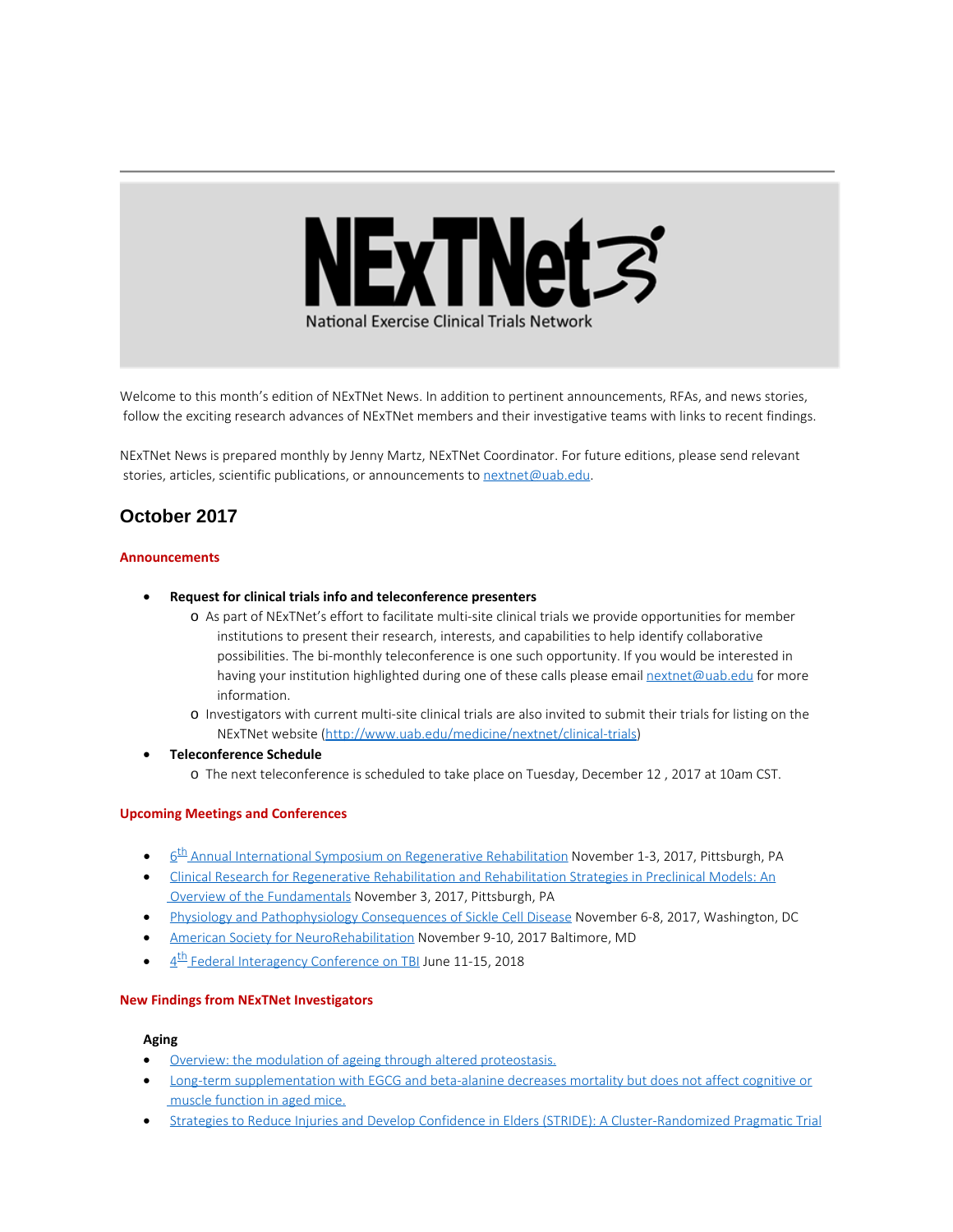[of a Multifactorial Fall Injury Prevention Strategy: Design and Methods.](https://www.ncbi.nlm.nih.gov/pubmed/29045582)

- · [The Strategies to Reduce Injuries and Develop Confidence in Elders Intervention: Falls Risk Factor Assessment](https://www.ncbi.nlm.nih.gov/pubmed/29044479)  [and Management, Patient Engagement, and Nurse Co-management.](https://www.ncbi.nlm.nih.gov/pubmed/29044479)
- [The effect of moderate-intensity exercise on nightly variability in objectively measured sleep parameters among](http://www.ncbi.nlm.nih.gov/pubmed/29053410)  [older women.](http://www.ncbi.nlm.nih.gov/pubmed/29053410)

## **Cancer**

- [Dose-response effects of exercise on insulin among colon cancer survivors.](https://www.ncbi.nlm.nih.gov/pubmed/29018055)
- · [Difficulties in Defining and Measuring Cancer-Related Fatigue-Reply.](https://www.ncbi.nlm.nih.gov/pubmed/28983561)

## **Cardiovascular**

- · [Phosphodiesterase-5 inhibition preserves exercise onset vasodilator kinetics when NOS activity is reduced.](http://www.ncbi.nlm.nih.gov/pubmed/28982942)
- · [Effects of Exercise Training on Calf Muscle Oxygen Extraction and Blood Flow in Patients with Peripheral Artery](http://www.ncbi.nlm.nih.gov/pubmed/28982943)  [Disease.](http://www.ncbi.nlm.nih.gov/pubmed/28982943)
- · [Combined Dietary Nitrate and Exercise Intervention in Peripheral Artery Disease: Protocol Rationale and Design.](https://www.ncbi.nlm.nih.gov/pubmed/28974486)
- · Utility of Growth Differentiation Factor-15, A [Marker of Oxidative Stress and Inflammation, in Chronic Heart](https://www.ncbi.nlm.nih.gov/pubmed/28958347)  [Failure: Insights From the HF-ACTION Study.](https://www.ncbi.nlm.nih.gov/pubmed/28958347)
- · [Right Ventricular Dysfunction in Acute Myocardial Infarction Complicated by Cardiogenic Shock: a Hemodynamic](https://www.ncbi.nlm.nih.gov/pubmed/29032225)  [Analysis of the SHould We Emergently Revascularize Occluded Coronaries for Cardiogenic shocK \(SHOCK\) Trial](https://www.ncbi.nlm.nih.gov/pubmed/29032225)  [and Registry.](https://www.ncbi.nlm.nih.gov/pubmed/29032225)
- · [Aortic Stiffness in Aging and Hypertension: Prevention and Treatment with Habitual Aerobic Exercise.](https://www.ncbi.nlm.nih.gov/pubmed/29046980)
- **[FES-Assisted Cycling Improves Aerobic Capacity and Locomotor Function Post-CVA.](https://www.ncbi.nlm.nih.gov/pubmed/29040224)**
- · [Steady State vs. Pulsatile Blood Pressure Component and Regional Cerebral Perfusion.](https://www.ncbi.nlm.nih.gov/pubmed/29059301)

## **Cell and Molecular Biology**

- · [Targeting mitochondrial function and proteostasis to mitigate dynapenia.](https://www.ncbi.nlm.nih.gov/pubmed/28986697)
- · [Triheptanoin versus trioctanoin for long-chain fatty acid oxidation disorders: a double blinded, randomized](https://www.ncbi.nlm.nih.gov/pubmed/28871440)  [controlled trial.](https://www.ncbi.nlm.nih.gov/pubmed/28871440)
- · [MyoVision: Software for Automated High-Content Analysis of Skeletal Muscle Immunohistochemistry.](https://www.ncbi.nlm.nih.gov/pubmed/28982947)
- [Depletion of Pax7+ satellite cells does not affect diaphragm adaptations to running in young or aged mice.](https://www.ncbi.nlm.nih.gov/pubmed/28736900)

## **Exercise – Diet/Disease/Drug/Device/Environmental Interactions**

- · [Effects of Two Years of Calorie Restriction on Aerobic Capacity and Muscle Strength.](https://www.ncbi.nlm.nih.gov/pubmed/29045325)
- · [Long-term Effects of Weight Loss & Exercise on Biomarkers Associated with Angiogenesis.](https://www.ncbi.nlm.nih.gov/pubmed/29042415)
- · [Bariatric Surgery Resistance: Using Preoperative Lifestyle Medicine and/or Pharmacology for Metabolic](https://www.ncbi.nlm.nih.gov/pubmed/29058238)  [Responsiveness.](https://www.ncbi.nlm.nih.gov/pubmed/29058238)

### **Metabolic**

- · [Physical Function Following a Long-Term Lifestyle Intervention among Middle Aged and Older Adults with Type](https://www.ncbi.nlm.nih.gov/pubmed/29053861)  [2 Diabetes: the Look AHEAD Study.](https://www.ncbi.nlm.nih.gov/pubmed/29053861)
- · [Markers of maternal and infant metabolism are associated with ventricular dysfunction in infants of obese](https://www.ncbi.nlm.nih.gov/pubmed/28604759)  [women with type 2 diabetes.](https://www.ncbi.nlm.nih.gov/pubmed/28604759)

### **Neuroscience and Stroke**

- · [Transcranial Magnetic Stimulation in basic and clinical neuroscience: a comprehensive review of fundamental](https://www.ncbi.nlm.nih.gov/pubmed/29032089)  [principles and novel insights.](https://www.ncbi.nlm.nih.gov/pubmed/29032089)
- · [Combining therapeutic approaches: rTMS and aerobic exercise in post-stroke depression: a case series.](https://www.ncbi.nlm.nih.gov/pubmed/28982298)
- · [Do sport-related concussions result in long-term cognitive impairment? A review of event-related potential](https://www.ncbi.nlm.nih.gov/pubmed/29054540)  [research.](https://www.ncbi.nlm.nih.gov/pubmed/29054540)

### **Other**

[Validation of the doubly labeled water method using off-axis integrated cavity output spectroscopy and isotope](https://www.ncbi.nlm.nih.gov/pubmed/28978547)  [ratio mass spectrometry.](https://www.ncbi.nlm.nih.gov/pubmed/28978547)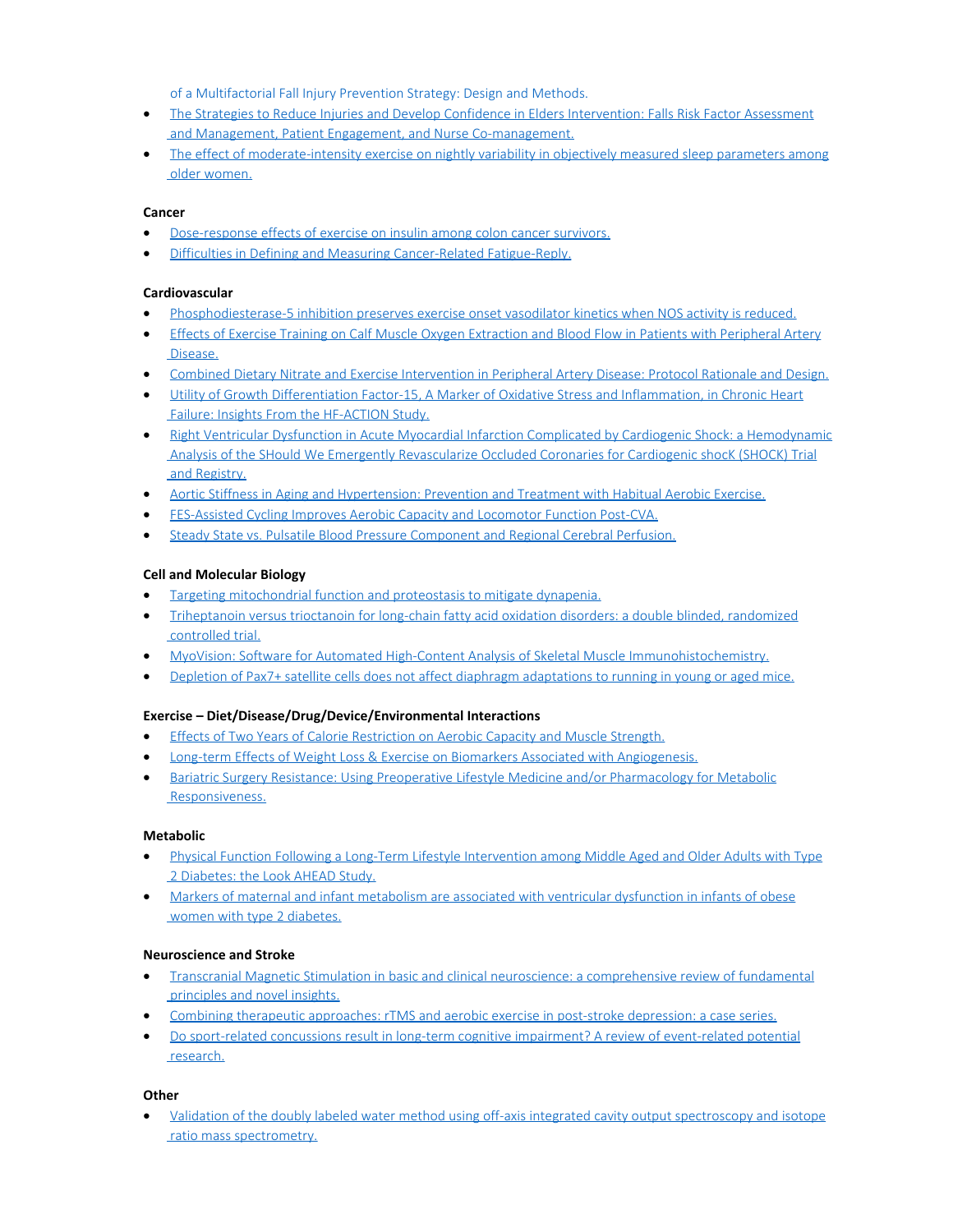[Exercise and physical activity for patients with ESLD: Improving functional status and sarcopenia while on the](http://www.ncbi.nlm.nih.gov/pubmed/29024353)  [transplant waitlist.](http://www.ncbi.nlm.nih.gov/pubmed/29024353)

# **Additional New Findings**

- · [How the built environment affects change in older people's physical activity: A mixed- methods approach using](http://www.ncbi.nlm.nih.gov/pubmed/28963987)  [longitudinal health survey data in urban China.](http://www.ncbi.nlm.nih.gov/pubmed/28963987)
- [Contraction intensity and sex differences in knee-extensor fatigability.](http://www.ncbi.nlm.nih.gov/pubmed/28963937)
- · [Acute physical exercise in humans enhances reconsolidation of emotional memories.](http://www.ncbi.nlm.nih.gov/pubmed/28963883)
- · [Effects of a Pre-surgery Supervised Exercise Training 1](http://www.ncbi.nlm.nih.gov/pubmed/28963710) Year After Bariatric Surgery: a Randomized Controlled  [Study.](http://www.ncbi.nlm.nih.gov/pubmed/28963710)
- · [Eight-week, multimodal exercise counteracts a progress of chemotherapy-induced peripheral neuropathy and](http://www.ncbi.nlm.nih.gov/pubmed/28963591)  [improves balance and strength in metastasized colorectal cancer patients: a randomized controlled trial.](http://www.ncbi.nlm.nih.gov/pubmed/28963591)
- · [Physical activity for pregnant women: an infographic for healthcare professionals.](http://www.ncbi.nlm.nih.gov/pubmed/28963415)
- · [Treadmill exercise alleviated prenatal buprenorphine exposure-induced depression in rats.](http://www.ncbi.nlm.nih.gov/pubmed/28962922)
- · [Higher levels of objectively measured sedentary behavior is associated with worse cognitive ability: Two-year](http://www.ncbi.nlm.nih.gov/pubmed/28962854)  [follow-up study in community-dwelling older adults.](http://www.ncbi.nlm.nih.gov/pubmed/28962854)
- · [Benefits of home-based multidisciplinary exercise and supportive care in inoperable non-small cell lung cancer](http://www.ncbi.nlm.nih.gov/pubmed/28962608)   [protocol for a phase II randomised controlled trial.](http://www.ncbi.nlm.nih.gov/pubmed/28962608)
- · [Meaningful components of a community-based exercise program for individuals with disabilities: A qualitative](http://www.ncbi.nlm.nih.gov/pubmed/28958792)  [study.](http://www.ncbi.nlm.nih.gov/pubmed/28958792)
- · [Pearls of optimizing nutrition and physical performance of older adults undergoing cancer therapy.](http://www.ncbi.nlm.nih.gov/pubmed/28958666)
- · Exercise for Coronary Heart Disease [Patients: Little Is Good, More Is Better, Vigorous Is Best.](http://www.ncbi.nlm.nih.gov/pubmed/28958325)
- · [Physical Activity and Mortality in Patients With Stable Coronary Heart Disease.](http://www.ncbi.nlm.nih.gov/pubmed/28958324)
- · [Effectiveness of furosemide in attenuating Exercise Induced Pulmonary Haemorrhage in horses when](http://www.ncbi.nlm.nih.gov/pubmed/28963734)  [administered at 4- and 24-hours prior to high speed training.](http://www.ncbi.nlm.nih.gov/pubmed/28963734)
- · [Modulation of mitochondrial dynamics by treadmill training to improve gait and mitochondrial deficiency in a](http://www.ncbi.nlm.nih.gov/pubmed/28986095)  [rat model of Parkinson's disease.](http://www.ncbi.nlm.nih.gov/pubmed/28986095)
- · [Characterization of Prepractice Injury Prevention Exercises of High School Athletic Teams.](http://www.ncbi.nlm.nih.gov/pubmed/28985697)
- · [Home-based telerehabilitation in older patients with chronic obstructive pulmonary disease and heart failure: a](http://www.ncbi.nlm.nih.gov/pubmed/28985325)  [randomised controlled trial.](http://www.ncbi.nlm.nih.gov/pubmed/28985325)
- · [The role of land and aquatic exercise in ankylosing spondylitis: a systematic review.](http://www.ncbi.nlm.nih.gov/pubmed/28983663)
- · [Rowers' Self-Reported Behaviors, Attitudes, and Safety Concerns Related to Exercise, Training, and Competition](http://www.ncbi.nlm.nih.gov/pubmed/28983443)  [During Pregnancy.](http://www.ncbi.nlm.nih.gov/pubmed/28983443)
- · [Cortical Substrate of Supraspinal Fatigue following Exhaustive Aerobic Exercise Localizes to a Large Cluster in the](http://www.ncbi.nlm.nih.gov/pubmed/28983275)  [Anterior Premotor Cortex.](http://www.ncbi.nlm.nih.gov/pubmed/28983275)
- · [Exercise training improves blood flow to contracting skeletal muscle of older men via enhanced cGMP signaling.](http://www.ncbi.nlm.nih.gov/pubmed/28982945)
- · [Cerebral Blood Flow in Normal Aging Adults: Cardiovascular Determinants, Clinical Implications, and Aerobic](http://www.ncbi.nlm.nih.gov/pubmed/28986925)  [Fitness.](http://www.ncbi.nlm.nih.gov/pubmed/28986925)
- [The Effect of Physical Activity and Cardiorespiratory Fitness on All-cause Mortality in Hong Kong Chinese Older](http://www.ncbi.nlm.nih.gov/pubmed/29029009)  [People.](http://www.ncbi.nlm.nih.gov/pubmed/29029009)
- [An innovative educational clinical experience promoting geriatric exercise.](http://www.ncbi.nlm.nih.gov/pubmed/29028419)
- [Long-term effects of exercise and physical therapy in people with Parkinson disease.](http://www.ncbi.nlm.nih.gov/pubmed/29027544)
- [Aerobic exercise training lowers platelet reactivity and improves platelet sensitivity to prostacyclin in pre- and](http://www.ncbi.nlm.nih.gov/pubmed/29027349)  [postmenopausal women.](http://www.ncbi.nlm.nih.gov/pubmed/29027349)
- · [Obesity and Atrial Fibrillation Prevalence, Pathogenesis, and Prognosis: Effects of Weight Loss and Exercise.](http://www.ncbi.nlm.nih.gov/pubmed/29025560)
- · [Maintenance of Lifestyle Changes at 12-month Follow-up in a Nutrition and Physical Activity Trial for Cancer](http://www.ncbi.nlm.nih.gov/pubmed/29025506)  [Survivors.](http://www.ncbi.nlm.nih.gov/pubmed/29025506)
- · [Effects of long-term exposures to low iron and branched-chain amino acid containing diets on aging skeletal](http://www.ncbi.nlm.nih.gov/pubmed/29024598)  [muscle of Fisher 344 Brown Norway rats.](http://www.ncbi.nlm.nih.gov/pubmed/29024598)
- · [Wrist Acceleration Cut-points for Moderate-to-Vigorous Physical Activity in Youth.](http://www.ncbi.nlm.nih.gov/pubmed/29023358)
- [Flexible Work: The Impact of a New Policy on Employees' Sedentary Behaviour and Physical Activity.](http://www.ncbi.nlm.nih.gov/pubmed/29023342)
- · [Initial validation of the exercise chronic pain acceptance questionnaire.](http://www.ncbi.nlm.nih.gov/pubmed/29054791)